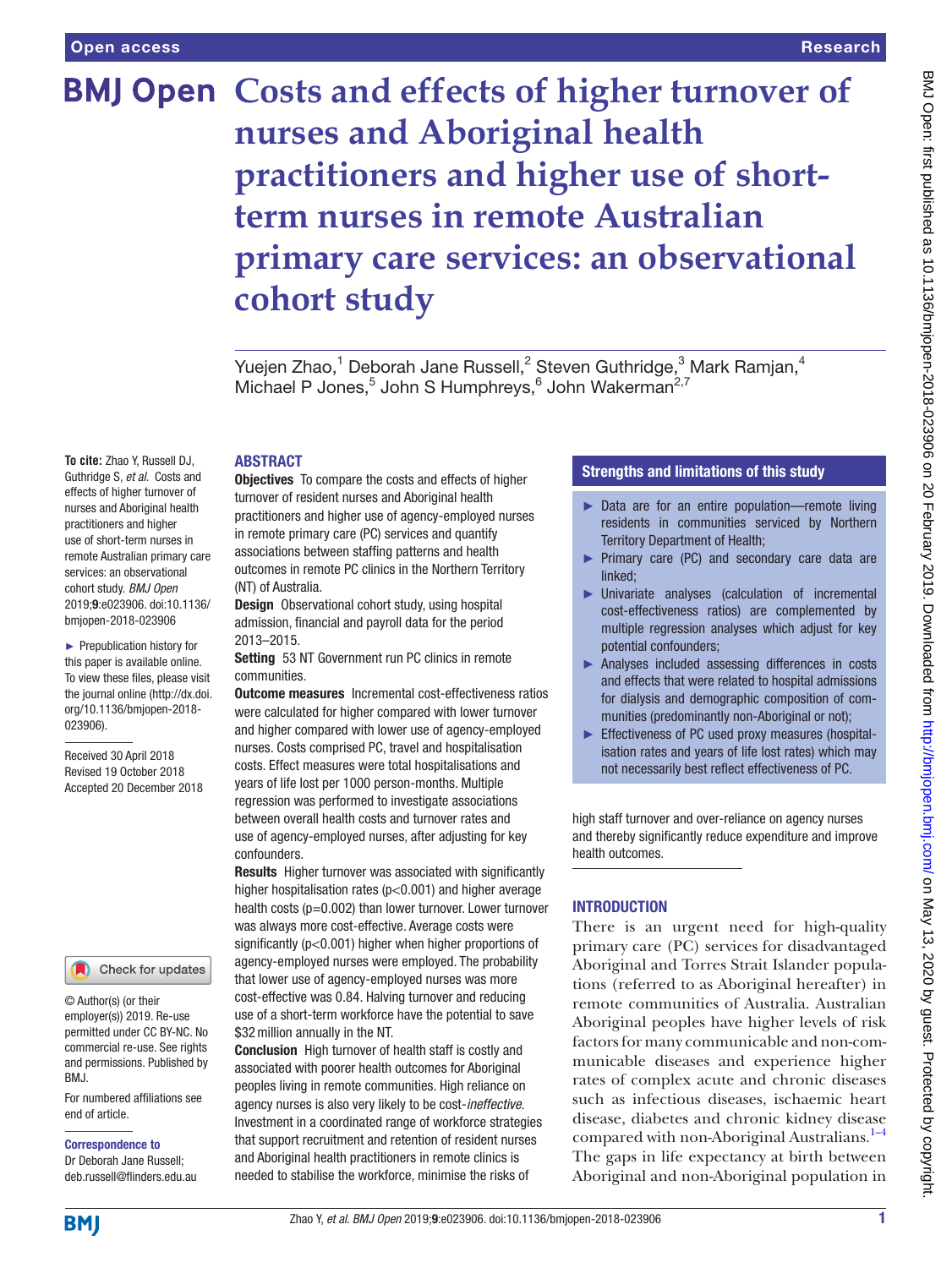the Northern Territory (NT) of Australia in 2009–2013 were 1[5](#page-7-1) and 16 years in males and females, respectively.<sup>5</sup> In 2016, 30% of the NT population was Aboriginal and 70% of its Aboriginal population lived in rural and remote areas.<sup>[6](#page-7-2)</sup> Australian governments have committed to closing the gap in health outcomes between Aboriginal and non-Aboriginal Australians.[7](#page-7-3)

In many remote NT communities, PC is mainly delivered by staff employed directly by the NT Government. In these remote communities, 'resident' staff comprise, on average, two nurses or midwives (henceforth called nurses), 0.6 Aboriginal health practitioners (AHPs) and 2.2 other employees all of whom live in the communities on a medium- to long-term basis. Agency-employed nurses provide, on average, 0.4 full-time equivalent (FTE) of additional health manpower per clinic on a short-term, fly-in fly-out basis.<sup>[8](#page-7-4)</sup> District medical officers and allied health professionals provide additional professional PC services to patients living in these remote communities through intermittent scheduled visits and telehealth consultations.

Recent research shows that higher utilisation of PC services by Aboriginal people with chronic diseases is cost-effective. Access to, and utilisation of, effective PC, however, may be compromised in remote NT communities by extremely high turnover rates of resident clinical staff and heavy reliance on short-term agency nurses. $8-10$ Factors previously reported to be associated with nurse turnover in NT include professional, social and geographical isolation, the stressful work environment, unreasonably heavy workloads, lack of support from management and inadequacy of housing.<sup>11</sup> NT Government initiatives in the past decade to decrease nurse turnover have included changes to management practices to improve levels of support for nurses, providing increased training and professional development opportunities, increasing the flexibility of employment contracts and restructuring nursing classifications and increasing remuneration.<sup>[12 13](#page-7-6)</sup>

PC costs per person rise as geographical remoteness of communities increases and population size decreases[.14–16](#page-7-7) A large proportion of these costs relates to higher staffing costs and costs associated with staff and patients travelling long distances.<sup>14 17</sup> Workforce shortages and extremely high staff turnover (averaging 148% per annum for nurses) result in 42% of NT remote area nurses being employed on relatively expensive casual or agency contracts.[8 14 16 18](#page-7-4)

There is a lack of published quantitative evidence, however, of the costs, effectiveness and cost-effectiveness of different staffing patterns.<sup>19</sup> The aims of this research, therefore, are threefold: first, to compare the costs and effects of higher turnover of resident remote area nurses and AHPs with lower turnover; second, to compare the costs and effects of proportionally higher use of agency-employed nurses with lower use of agency-employed nurses and, third, to quantify the effects of nurse and AHP turnover and use of agency-employed nurses on healthcare costs, after adjusting for known confounders.

#### **METHODS** Study setting

The study sites were 53 NT Department of Health (DOH) remote health clinics in 46 predominantly Aboriginal communities and seven predominantly non-Aboriginal towns where resident nurses and AHPs provide most clinical PC services. Temporary and ongoing nursing and AHP vacancies were filled by DOH employed casual nurses, DOH employed agency nurses or, as the least preferred, most expensive alternative, by agency-employed nurses (nurses paid directly by nurse employment agencies). In this study, the proportion of agency-employed nurses was used as a marker of overall use of short-term nurses.

#### Patient involvement

This study comprised analysis of NT DOH secondary data (including individual-level de-identified hospitalisation and PC data). Patients were not directly involved in data provision.

#### Data

Four NT DOH datasets were used: the Primary Care Information Systems (PCIS), Hospital Inpatients Activity (HIA), Government Accounting System (GAS) and Personnel Information and Payroll Systems (PIPS). The study period was 2013–2015, as this was the most recent period for which the required costs, hospitalisations, ages at death, use of agency-employed nurses and workforce turnover data were available.<sup>[8](#page-7-4)</sup>

PIPS data were used to calculate turnover rates of Department-employed nurses and AHPs in each month in each clinic (clinic-month):

Turnover rate = 
$$
\frac{Number\ of\ exits}{Average\ number\ employed} \times 100
$$

An exit was defined when a staff member ceased working at a specific remote clinic for a period of at least 12 weeks. A cut-off of 10% differentiated higher (≥10%) from lower  $\langle$ <10%) turnover, equating to 120% annual turnover. Previous research showed that the average annual turnover rate of nurses and AHPs in these remote NT clinics is  $128\%$ <sup>[20](#page-7-9)</sup>

GAS data were used to calculate PC costs in Australian dollars for each clinic-month. PC clinic costs comprised operational and personnel expenditures and excluded capital expenses. Agency-employed nurse labour expenses were used to derive estimates of aggregated FTE agency-employed nurse use in each clinic-month using a standard NT DOH formula<sup>21</sup>:

Percentage use of agency-employed nurses in each clinic-month was calculated:

Agency-employed nurse FTE = *Agency*-*employed nurse labour expenses* 2 *× average DOH*-*employed nurse cost*

Percentage of agency-employed nurses = *Agency*-*employed nurse FTE Total FTE nurse positions <sup>×</sup>* <sup>100</sup>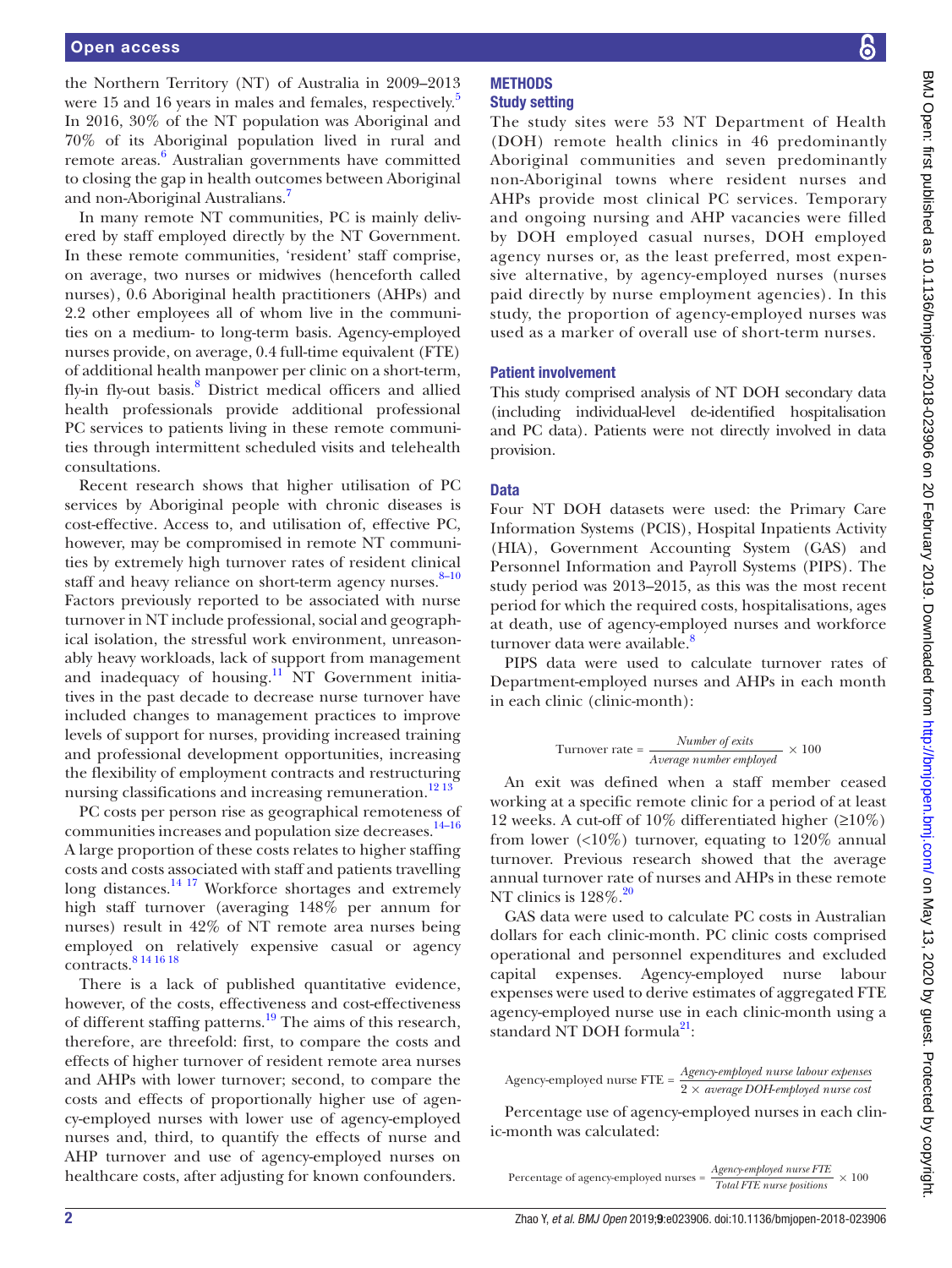A cut-off of 13% differentiated higher (≥13%) from lower (<13%) use of agency-employed nurses as previous research shows that agency-employed nurse FTEs fill, on average,

13% of nurse positions. $\frac{8}{3}$ PCIS data were used to determine the number of PC consultations in each clinic-month. Population catchments (service populations) for each remote clinic were defined as the number of unique patients recorded in PCIS in the previous 12 months.

HIA data were used to determine the community in which each patient lived at the time of hospital admission, to calculate the number of hospitalisations in each clinic-month and to estimate hospitalisation costs using information on diagnoses (Australian Refined Diagnosis-Related Group (DRG) codes) provided in discharge summaries $^{22}$ :

Hospitalisation costs = *DRG cost weight × NT benchmark prices*.

Both HIA and PCIS data were used to determine age at death, from which years of life lost (YLLs) were calculated using an age-specific life expectancy table used in the Australian Burden of Disease study.<sup>[2](#page-7-12)</sup>

Both GAS and PCIS data were used to estimate PC costs in each clinic-month, calculated by first deriving an average consultation cost which was the overall estimated expenditure of the clinic each year divided by the total occasions of service in that year. PC costs per person per month (person-month) were calculated as the average consultation cost multiplied by the number of consultations per person-month. Travel costs were calculated by doubling the straight line distance between the resident community and nearest hospital, based on a flat rate of \$2 per kilometre.<sup>[23](#page-7-13)</sup>

#### Analyses

Two separate incremental cost-effectiveness ratios (ICERs) were calculated using clinic-month data. In the first analysis (denoted in equations by subscript 1), costs and effects of higher turnover clinic-months were compared with lower turnover rates, whereas in the second analysis (subscript 2) costs and effects of clinic-months with higher use of agency-employed nurses were compared with lower use of agency-employed nurses.

Effects for the respective analyses were calculated as follows:

$$
\text{Effect rate}_{1} = \frac{Total\ number\ of\ hospitalisations}{Total\ number\ of\ person\ months} \times 1000;
$$
\n
$$
\text{Effect rate}_{2} = \frac{Total\ number\ of\ YLLs}{Total\ number\ of\ person\ months} \times 1000.
$$

Total hospitalisation and YLLs rates were used as these measures of benefit in the evaluation were accessible and, having previously been reported in the peer-reviewed cost-effectiveness extant literature in the remote Australian context, were known to be acceptable proxy measures for the effectiveness of PC.

Costs for the respective analyses were calculated as follows:

Costs rate = 
$$
\frac{PC + Travel + Hospitalisation costs}{Total number of person-months} \times 1000.
$$

Costs and effects were measured for each person-month using current expenditure and healthcare data within the short study time frame. No future costs or future health outcomes were considered, nor was discounting considered necessary in this study. The ICER for the first analysis was calculated as the difference in average health costs per 1000 person-months divided by the difference in effects (hospitalisation rates) per 1000 person-months:



The ICER for the second analysis was calculated as the difference in average health costs per 1000 personmonths, divided by the difference in effects (YLLs) per 1000 person-months:



Overall hospitalisation rates and YLLs rates were proxies for PC effectiveness in the first and second analyses, respectively. In both the analyses, the perspective of the NT Government was used to identify relevant costs incurred, which included PC, travel and hospitalisation costs per 1000 person-months. A 'top-down' approach was used to allocate total remote health expenditure to each clinic, as described elsewhere. All costs were based on actual expenditure.

In addition to calculating ICER point estimates, 2000 bootstrap replicates were used to plot cost-effectiveness planes (mean differences in the cost and effect pairs) and to construct cost-effectiveness acceptability curves (probability that lower turnover or lower proportional use of agency-employed nurses is cost-effective) to investigate uncertainty. Calculations of ICERs also examined variations in costs and effects if

- 1. clinics servicing predominantly non-Aboriginal communities were excluded;
- 2. hospitalisations for renal dialysis were excluded and
- 3. only potentially preventable hospitalisations (PPHs) were included.<sup>[24](#page-7-14)</sup>

The average NT cost per hospitalisation of \$4213 was used as the benchmark price for a hospitalisation.<sup>22</sup> A threshold of \$120000 was used as the benchmark price for a YLL. $^{25}$  $^{25}$  $^{25}$ 

Multiple regression was used to investigate associations between overall costs and nurse and AHP turnover rates and proportional use of agency-employed nurses, after adjusting for key confounders. Potential confounders included Euclidean distance to the nearest hospital, PC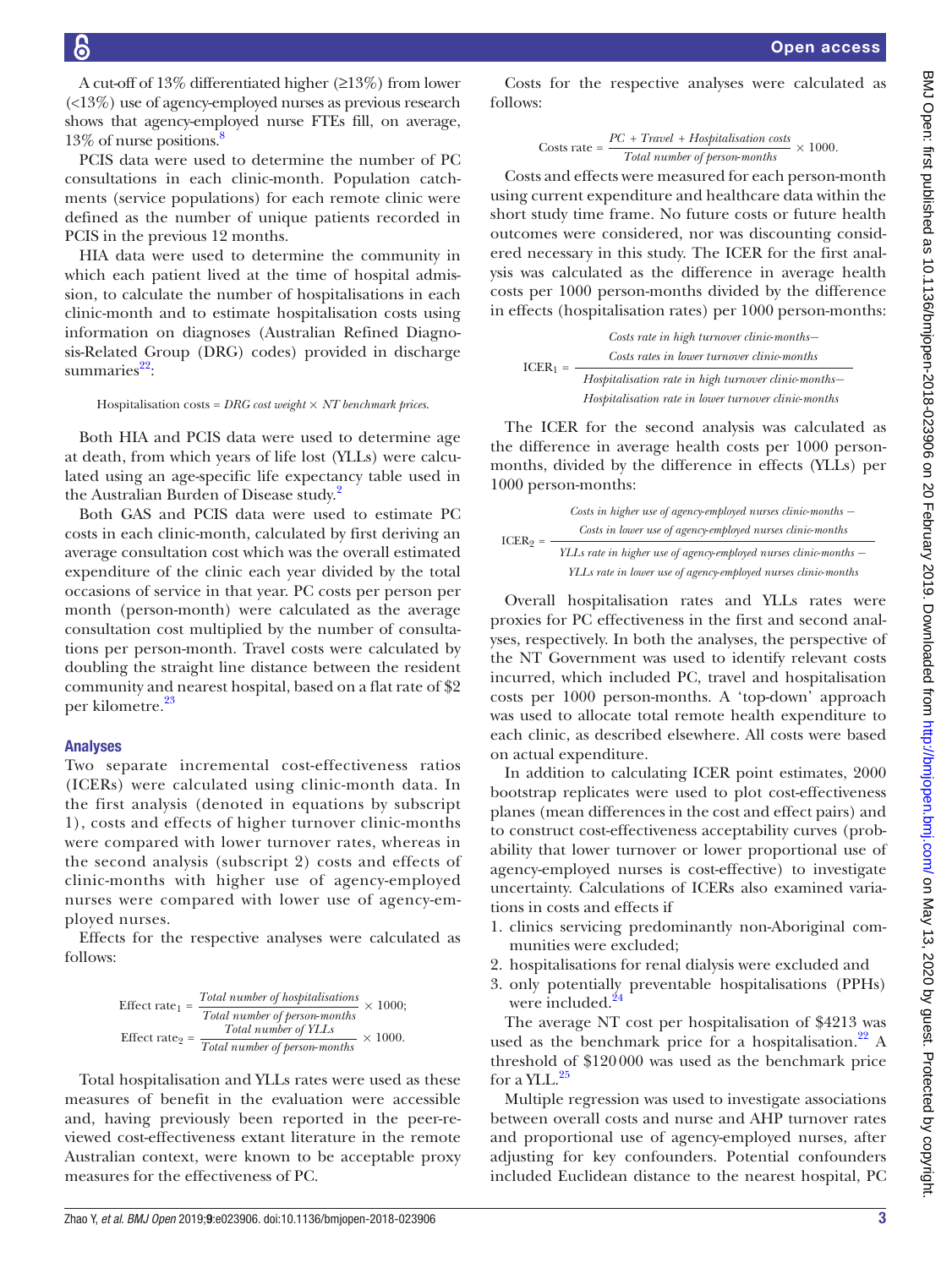<span id="page-3-0"></span>Table 1 Average health costs, hospitalisations and incremental cost-effectiveness ratio for higher and lower staff turnover, 2013–2015

|                                                          | <b>Monthly turnover</b>       | <b>Total</b><br>hospitalisations | <b>Excluding</b><br>predominantly<br>non-Aboriginal<br>communities | <b>Excluding</b><br>hospitalisations<br>for renal dialysis | <b>Potentially</b><br>preventable<br>hospitalisations |
|----------------------------------------------------------|-------------------------------|----------------------------------|--------------------------------------------------------------------|------------------------------------------------------------|-------------------------------------------------------|
| n (person-months)                                        | Higher $(210%)$               | 229968                           | 193328                                                             | 229968                                                     | 229968                                                |
|                                                          | Lower $\left( < 10\% \right)$ | 1 036 740                        | 878406                                                             | 1 036 740                                                  | 1 036 740                                             |
| Hospitalisations (per<br>1000 person-months)             | Higher $(210%)$               | 45.3                             | 51.7                                                               | 17.8                                                       | 2.5                                                   |
|                                                          | Lower $(<10\%)$               | 34.6                             | 38.4                                                               | 16.0                                                       | 2.4                                                   |
|                                                          | P value                       | < 0.001                          | < 0.001                                                            | < 0.001                                                    | 0.430                                                 |
| Average health cost<br>(\$) (per 1000 person-<br>months) | Higher $(210%)$               | \$491043                         | \$531865                                                           | \$446344                                                   | \$289741                                              |
|                                                          | Lower $\left( < 10\% \right)$ | \$472826                         | \$511977                                                           | \$440355                                                   | \$300740                                              |
|                                                          | P value                       | 0.002                            | 0.003                                                              | 0.271                                                      | < 0.001                                               |
| Incremental cost-<br>effectiveness ratio                 |                               | \$1708                           | \$1500                                                             | \$3365                                                     | $-$107.830$                                           |

consultation rates and hospitalisation rates (both total and PPH).

StataSE V.14 was used for all analyses. A 0.05 level of statistical significance was used.

#### **RESULTS**

Between 2013 and 2015, there were 1 266 708 personmonths, 46276 hospital admissions, 2 058 829 PC consultations and a service population of approximately 35000 persons. Total health costs were \$603million and there were 530 deaths with an estimated 17 750 YLLs.

#### Higher versus lower turnover

Remote clinic-months with lower staff turnover have both significantly lower total hospitalisation rates  $(p<0.001)$ and lower average health cost rates (p=0.002) than higher staff turnover clinic-months [\(table](#page-3-0) 1). Analyses for Aboriginal communities only and excluding hospitalisations for renal dialysis revealed similar results; however, analyses of PPHs found lower staff turnover clinic-months were associated with increased costs (p<0.001) and no significant difference in PPHs rate (p=0.430) compared with higher turnover clinic-months.

For the analysis of total hospitalisations, the cost-effectiveness plane shows lower turnover was always associated with reduced hospitalisation rates and, in almost all instances, with savings in average healthcare costs compared with higher turnover ([figure](#page-3-1) 1). PC was cost-effective with ICER being \$1708 per hospitalisation (savings in both numerator and denominator). At the current NT threshold of \$4213 per hospitalisation, the probability of lower turnover being more cost-effective is 1 ([figure](#page-4-0) 2).

# Higher versus lower proportional use of agency-employed staff

Remote clinic-months with higher proportional use of agency-employed nurses have both a significantly higher average health cost rate (p<0.001) and higher YLLs rate ( $p<0.001$ ) than clinic-months with lower use [\(table](#page-4-1) 2). Analyses examining variations in effects which excluded predominantly non-Aboriginal communities and excluded renal dialysis hospitalisations confirmed poorer outcomes (greater YLLs rates) in clinic-months with higher proportional use of agency-employed nurses. In remote Aboriginal communities (excluding predominantly non-Aboriginal communities), however, overall costs were higher in clinic-months that had proportionally

8

<span id="page-3-1"></span>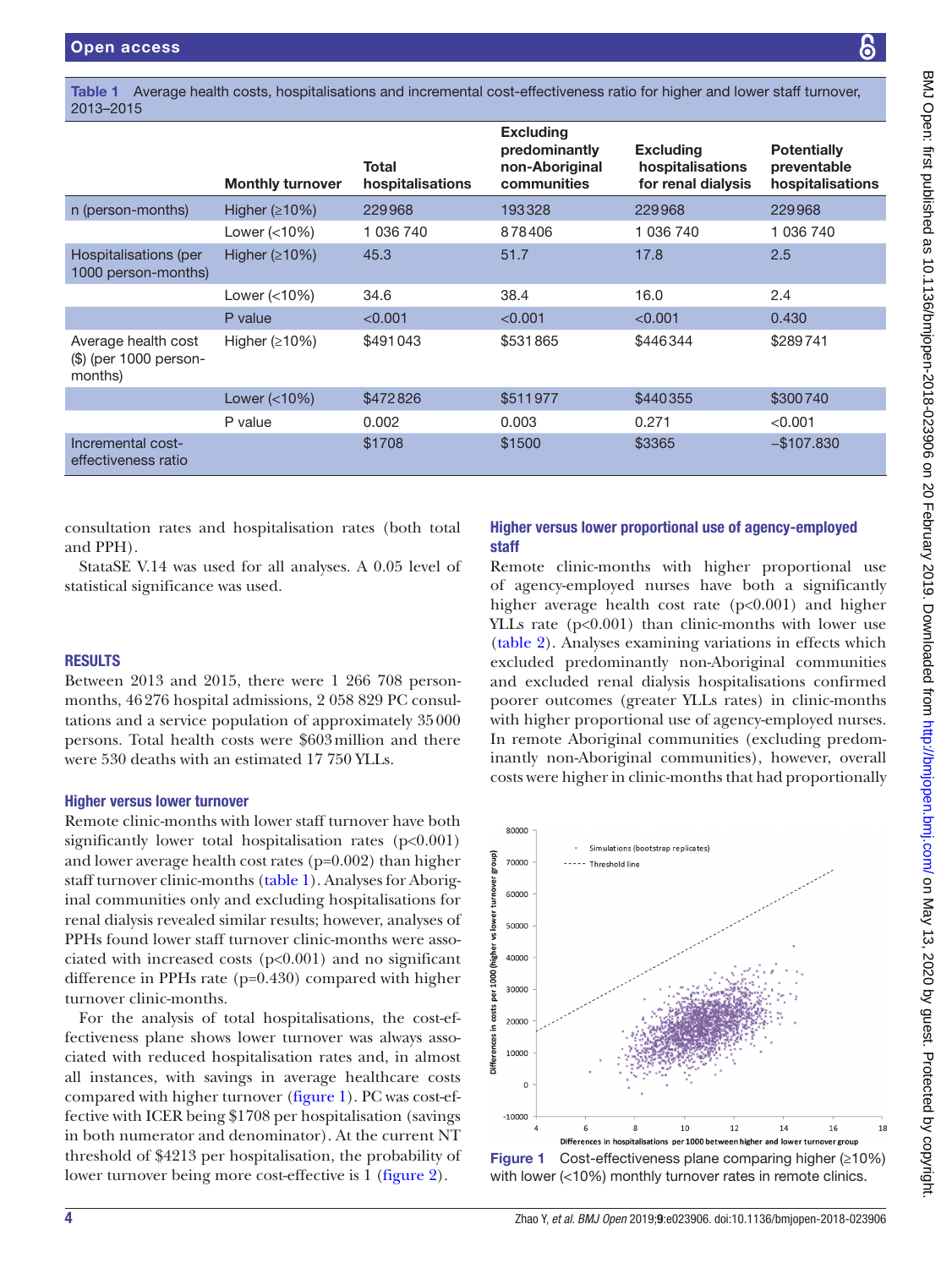### Open access



<span id="page-4-0"></span>Figure 2 Cost-effectiveness acceptability curve for comparing costs and effects in savings in total health costs between higher (≥10%) and lower (<10%) monthly nurse and Aboriginal health practitioner turnover rates in remote clinics.

lower use of agency-employed nurses ( $p<0.001$ ). PPHs analysis showed no significant differences in YLLs between clinic-months with higher and lower proportional use of agency-employed nurses.

For the analysis of the total study population, lower proportional use of agency nurses was always associated with health cost savings though less strongly associated with fewer YLLs ([figure](#page-4-2) 3). At the threshold value of \$120000 per YLL, the probability of lower use of agency-employed nurses being more cost-effective was 0.838 ([figure](#page-5-0) 4).

#### Multiple regression modelling of overall cost rates

Overall health cost rates were significantly associated with hospitalisations, PPHs, PC consultations, turnover, use of agency-employed nurses and distance to nearest



<span id="page-4-2"></span>Figure 3 Cost-effectiveness plane comparing higher (≥10%) with lower (<10%) proportional use of agency-employed nurses in remote clinics.

hospital ([table](#page-5-1) 3). Each 10% increase in annual turnover was associated with an increased cost of \$11 per person-month. For each 10% increase in proportion of agency-employed nurses used, there was an associated increase in cost of \$10 per person-month. One PPH was associated with an increased cost of \$10 063, which was in addition to the costs of a normal hospitalisation. Sensitivity analyses (not shown) revealed similar coefficient estimates.

Assuming a service population of 35000 residents, reducing turnover from 120% per annum to 60% and no longer using agency-employed nurses (reducing from 13% to 0%) results in potential savings of \$32million annually in PC, hospitalisations and travel costs.

<span id="page-4-1"></span>Table 2 Average health costs, years of life lost and incremental cost-effectiveness ratio for higher and lower proportional use of agency-employed nurses, 2013–2015

 $35000$ 

|                                                      | <b>Agency nurse</b><br>proportion | Total    | <b>Excluding</b><br>predominantly<br>non-Aboriginal<br>communities | <b>Excluding</b><br>hospitalisations<br>for renal dialysis | <b>Potentially</b><br>preventable<br>hospitalisations |
|------------------------------------------------------|-----------------------------------|----------|--------------------------------------------------------------------|------------------------------------------------------------|-------------------------------------------------------|
| n (person-months)                                    | Higher $(213%)$                   | 704240   | 636525                                                             | 704240                                                     | 704240                                                |
|                                                      | Lower $(<13\%)$                   | 562468   | 435209                                                             | 562468                                                     | 562468                                                |
| YLL (per 1000 person-<br>months)                     | Higher $(213%)$                   | 14.6     | 13.7                                                               | 14.6                                                       | 0.0                                                   |
|                                                      | Lower (<13%)                      | 13.3     | 12.8                                                               | 13.3                                                       | 0.1                                                   |
|                                                      | P value                           | < 0.001  | < 0.001                                                            | < 0.001                                                    | 0.978                                                 |
| Average health cost (\$) (per<br>1000 person-months) | Higher $(213%)$                   | \$480915 | \$503989                                                           | \$446289                                                   | \$301567                                              |
|                                                      | Lower (<13%)                      | \$470145 | \$532494                                                           | \$435375                                                   | \$295207                                              |
|                                                      | P value                           | < 0.001  | < 0.001                                                            | < 0.001                                                    | < 0.001                                               |
| <b>ICER</b>                                          |                                   | \$7964   | $-$ \$29310                                                        | \$8070                                                     | $-$70757$                                             |
| $- - -$                                              |                                   |          |                                                                    |                                                            |                                                       |

ICER, incremental cost-effectiveness ratio; YLL, year of life lost.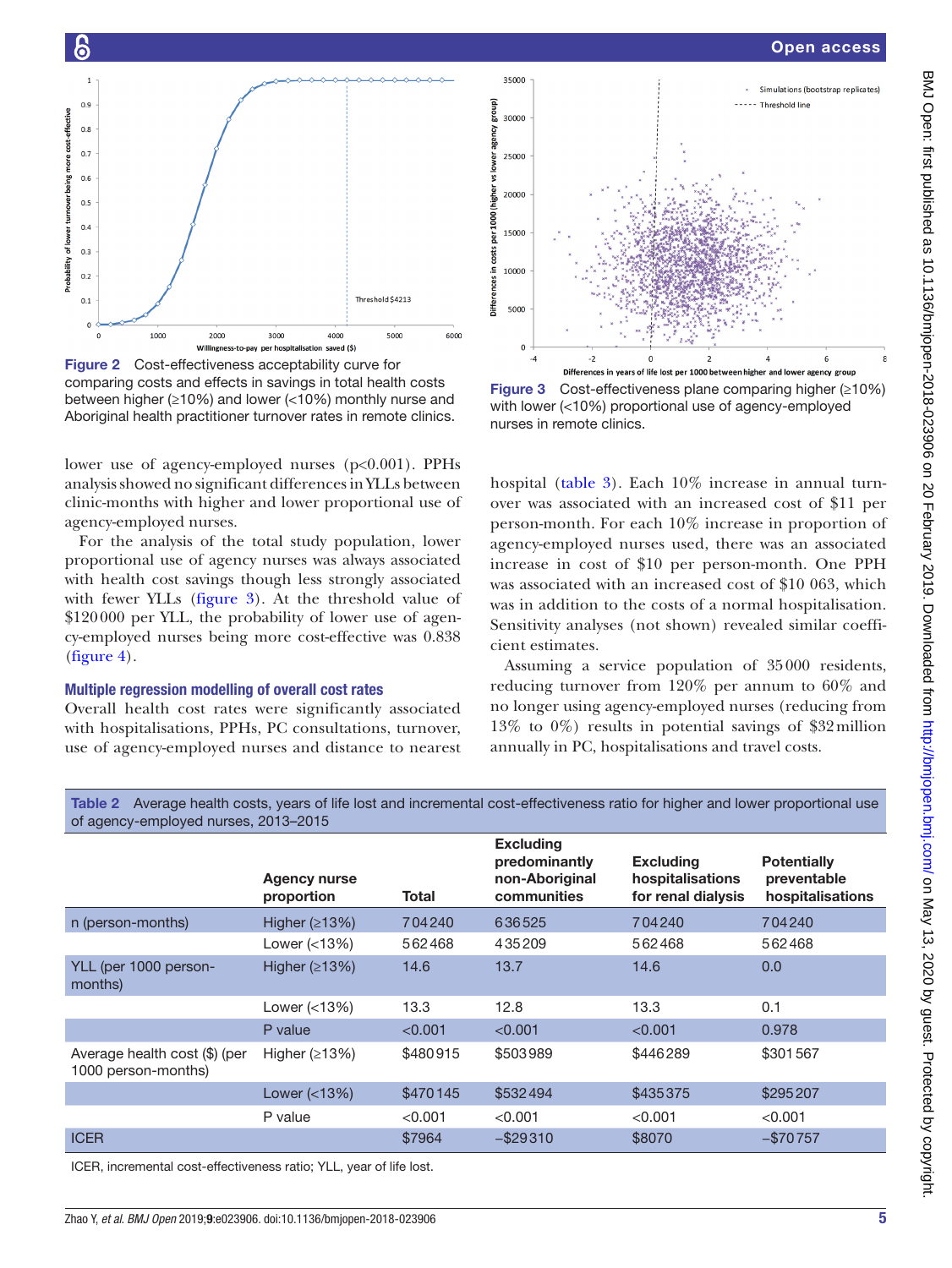#### Open access



<span id="page-5-0"></span>Figure 4 Acceptability curve for comparing costs and effects in terms of saving life-years between higher (≥10%) and lower (<10%) proportional use of agency nurses in remote clinics.

#### **DISCUSSION**

This landmark empirical study shows that lower nurse and AHP turnover is associated with significantly lower total hospitalisations (p<0.001), lower average health cost rates (p=0.002) and is more cost-effective than higher turnover. The potential savings in healthcare costs of reducing staff turnover are in the order of \$32million annually. Also, lower use of short-term agency nurses has an 84% likelihood of being more cost-effective than higher use.

For Aboriginal communities, PC cost rates were significantly higher in clinic-months that had lower use of agency-employed nurses. This finding was, at face value, counter-intuitive, as agency-employed labour hire is the most expensive staffing option. One possible explanation is confounding of the association by geographical remoteness: the multiple linear regression analysis confirmed that more geographically remote clinics have higher operating costs, consistent with previous research.<sup>14</sup> More geographically remote clinics may also be more likely to have lower use of agency nurses and incur even higher costs, for example because agency-employed nurses may be less willing to work in the most geographically remote health services. This research used regression analysis to confirm that healthcare costs in remote PC clinics are

positively and significantly associated with hospitalisations (total and PPH), nurse and AHP turnover rates, use of agency-employed nurses, geographical remoteness and the number of PC consultations [\(table](#page-5-1) 3).

These are important findings for policymakers and health service managers. The findings suggest that effective investments in workforce strategies that reduce turnover rates and decrease undue reliance on short-term agency nurses may have very significant net benefits, both to the health services' budgets and to longer-term health outcomes for disadvantaged Aboriginal populations.

This research highlights a pressing need to invest in the systematic implementation of a coordinated range of short- and long-term remote workforce strategies in order to stabilise the workforce, improve continuity of care and thereby improve health outcomes. While our knowledge about the effectiveness of various PC workforce retention interventions is incomplete, $26$  available evidence suggests that effective short-term retention strategies should be multifaceted and include the following components: necessary infrastructure, including adequate housing, vehicle and communication technologies; offer realistic remuneration, including salary packaging and retention bonuses; ensure organisational effectiveness by (i) strengthening health service and clinic management and leadership, (ii) ensuring comprehensive staff orientation and induction and (iii) maintaining a professional environment through mentoring, ongoing professional development and promoting scholarship; provide appropriate personal and family support for employees; and implement alternative workforce models that are more likely to ensure continuity of care, such as employing nurses to work 1month on, 1month off in shared positions.

Longer-term retention strategies, similarly, may best be bundled together and may include the following: providing sufficient funding to ensure an adequate supply of remote health professionals relative to population needs without undue reliance on short-term staff; increased recruitment of, and support for, Aboriginal people to take up clinical and non-clinical roles, which may include the adoption of training models that enable AHP training to be largely based in remote communities; building appropriate training pathways for remote

<span id="page-5-1"></span>

| Multiple linear regression model predicting total health costs per person-month<br>Table 3 |                    |                    |                    |  |  |  |  |  |
|--------------------------------------------------------------------------------------------|--------------------|--------------------|--------------------|--|--|--|--|--|
|                                                                                            | <b>Coefficient</b> | 95% CI lower limit | 95% CI upper limit |  |  |  |  |  |
| Number of hospitalisations                                                                 | $2591*$            | 2584               | 2598               |  |  |  |  |  |
| 10% increase in nurse and AHP annual turnover                                              | $11*$              |                    | 15                 |  |  |  |  |  |
| 10% increase in proportional use of agency nurses                                          | $10*$              | 8                  | 11                 |  |  |  |  |  |
| Potentially preventable hospitalisations                                                   | 10063*             | 10001              | 10126              |  |  |  |  |  |
| Euclidean distance to hospital (km)                                                        | $0.16*$            | 0.14               | 0.17               |  |  |  |  |  |
| Number of primary care consultations                                                       | 170*               | 169                | 171                |  |  |  |  |  |

\*P<0.001.

AHP, Aboriginal health practitioner.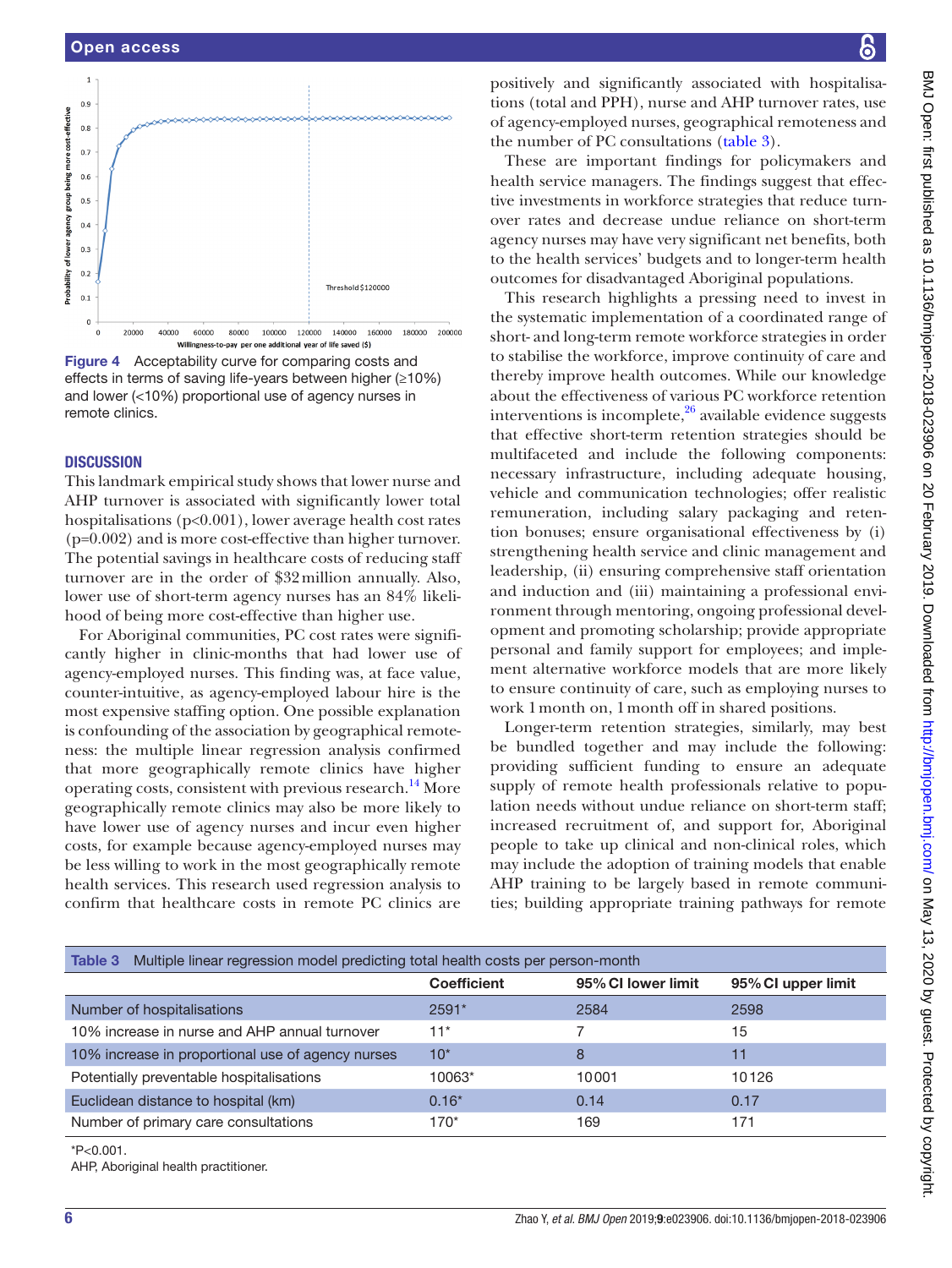area nurses in partnership with local educational institutions, with a particular focus on appropriate student selection, a contextualised programme and a supported post-graduate employment pathway; and transitioning governance arrangements from NT Government run to Aboriginal community control. While it is not known whether community control of health services is associated with lower health workforce turnover and lower use of short-term agency nurses, we do know that Aboriginal Community Controlled Health Services employ a high proportion of Aboriginal staff, and that family connections and a sense of ownership of the service<sup>27</sup> contribute to improved access.  $^{28\,29}$ 

This study is not without some limitations. First, estimates of the effects of PC used proxy measures—total hospitalisations and YLL— which may not necessarily best reflect effectiveness of PC. While our analyses extended to investigate variability in results if only PPHs were included, these too have limitations in the context of this study. PPHs comprise <8% of total hospitalisations and the communities in this study were mostly small, so monthly PPHs rates in each remote community have the limitation of increased statistical instability, which may explain the unexpected association between higher proportional use of agency-employed nurses and lower costs. Second, comparison groups for costs and effects were somewhat arbitrarily defined based on clinic-month rather than individual-level data. It would have been preferable to make comparisons on the basis of use of all agency nurses, not just of agency-employed nurses. However, we were not able to accurately identify DOH-employed agency nurses within the payroll data. Also, there were a small number of non-Aboriginal residents in remote Aboriginal communities. Because the non-Aboriginal residents were predominantly healthy workers, the impacts of non-Aboriginal residents on clinic-month health measures were expected to be minimal. Third, our cost estimates may also be imprecise, as they are dependent on the quality of administrative data on expenditure recorded in GAS and on consultation data recorded in PCIS. Fourth, our study also did not include effects of any policy measures designed to reduce staff turnover, nor did it attempt to measure the costs of introducing such policies. While the findings of our study are likely generalisable to other PC clinics in remote, predominantly Aboriginal communities in Australia, caution is advised in generalising beyond these limits. This is an observational study comparing two different situations (higher vs lower turnover; higher vs lower proportional use of agency-employed nurses) using existing administrative data. It is indicative of two simple workforce policy scenarios in which cost-effectiveness information is otherwise lacking. No evidence synthesis and decision modelling were undertaken in this study.

Despite its limitations, the findings of this research provide critically important evidence for policymakers seeking to improve health outcomes for Aboriginal people living in remote Australia while responsibly managing finite health budgets. There is great potential for more cost-effective PC to be attained. This will require PC workforce turnover, retention and use of short-term agency-employed nurses to be addressed as a priority.

# **CONCLUSION**

Higher turnover of government-employed nurses and AHPs is costly and associated with poorer health outcomes for Aboriginal people. Halving the current annual turnover rate to 60% and reducing the use of agency-employed nurses have the potential to reduce costs to the NT health system by \$32 million each year. Systemic investment in a range of coordinated workforce strategies is needed to stabilise the remote workforce, save money, improve Aboriginal health outcomes and 'close the gap'.

#### Author affiliations

<sup>1</sup>NT Department of Health, Innovation and Research, Darwin, Northern Territory, Australia

<sup>2</sup>College of Medicine and Public Health, Flinders Northern Territory, Alice Springs, Northern Territory, Australia

<sup>3</sup>Child Development, Population Health and Policy, Menzies School of Health Research, Casuarina, Northern Territory, Australia

4 Primary Health Care, NT Department of Health, Darwin, NT, Australia

5 Faculty of Human Sciences, Macquarie University, Sydney, New South Wales, Australia

6 Monash Rural Health, Monash University, Bendigo, Victoria, Australia <sup>7</sup> Centre for Remote Health, Alice Springs, Northern Territory, Australia

Acknowledgements The authors thank Northern Territory (NT) Department of Health staff who provided technical assistance in accessing and interpreting NT Department of Health personnel, primary care, hospitalisation and financial data. The authors also acknowledge and sincerely thank all staff working in the 53 remote NT communities, particularly the clinic managers. Finally, the authors would acknowledge the contributions of Terry Dunbar, Lisa Bourke, Lorna Murakami-Gold, Tim Carey and David Lyle to the bigger overarching research project and for comments that strengthened this manuscript.

Contributors YZ contributed to the design of the study and led analysis and drafting of the paper. JW conceived and contributed to design of the overarching study and assisted with drafting the paper. JSH contributed to the conceptualisation and design of the study and assisted with drafting the manuscript. MPJ, SG, MR and DJR contributed to the design of the study, particularly the quantitative component, and provided comments on the manuscript. All authors read and approved the final manuscript.

Funding This work was supported by the Australian Research Council's Discovery Projects funding scheme (project number DP150102227). The funder had no input in to the design, conduct and reporting of this analysis.

Competing interests None declared.

Patient consent for publication Not required.

Ethics approval Ethics approval was received from the Human Research Ethics Committee of the Northern Territory Department of Health and Menzies School of Health Research (2015-2363).

Provenance and peer review Not commissioned; externally peer reviewed.

Data sharing statement The datasets generated and analysed during the current study are not publicly available due to identifiability of remote primary care providers and the need to protect their privacy.

Author note Original protocol for the study: The original protocol for the study is published and available (open access): Wakerman J, Humphreys JS, Bourke L, Dunbar T, Jones M, Carey T, et al. Assessing the impact and cost of short-term